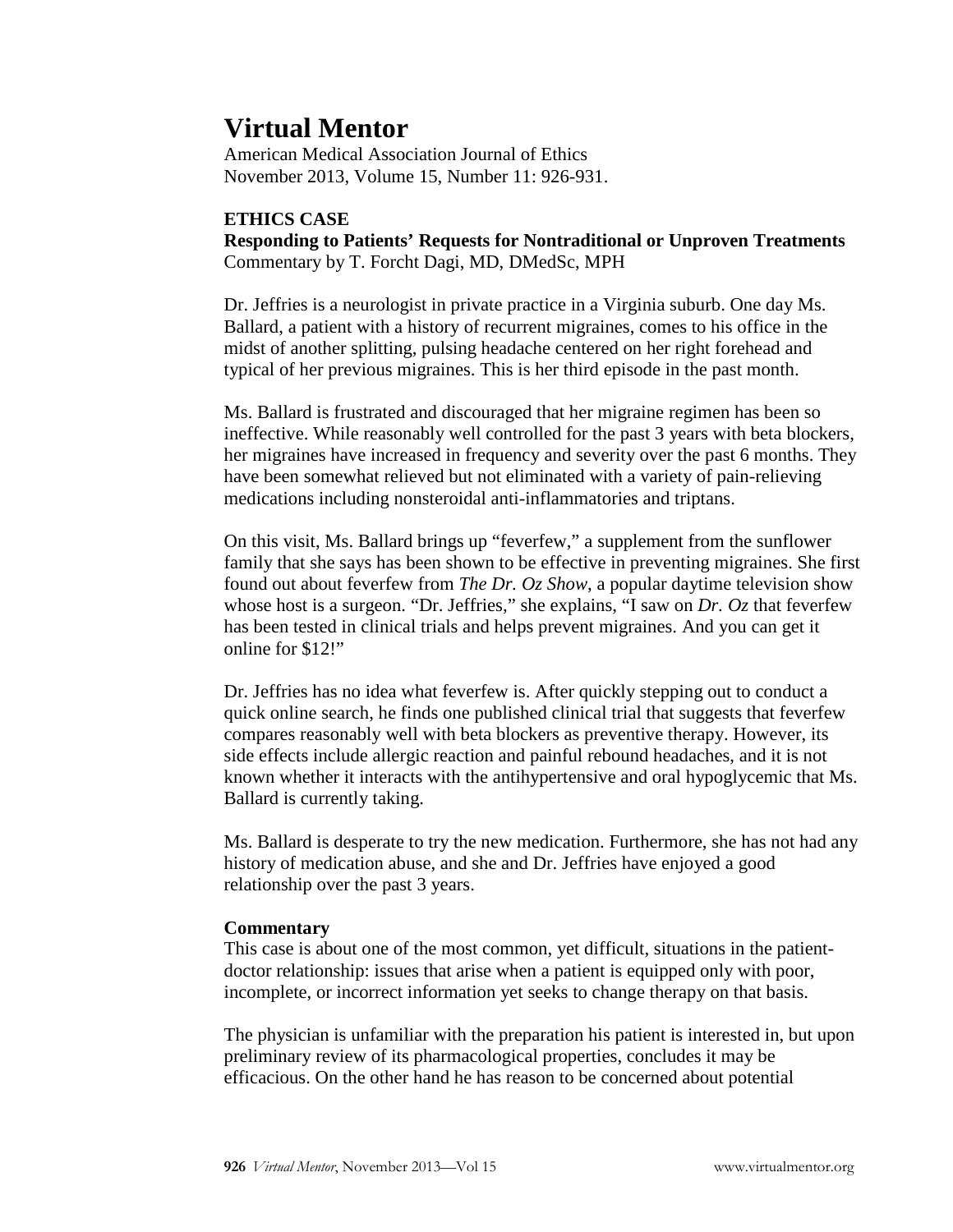interactions with other medications prescribed for the patient and about the possible side effects in her specific circumstances.

This case may not be uncommon, but it is ethically complex. It touches on patient autonomy and informed decision making, paternalism, professionalism, the effects of disparities of power and asymmetries of knowledge, implicit promise making, stereotyping, and ultimately, on trust and the patient-physician relationship. It also touches on the importance of thoughtful and effective negotiation in communicating with patients.

#### **Clinical Context**

It is useful to review briefly the subject of migraine headaches, the condition from which Ms. Ballard is said to suffer. Migraines affect some 28 million Americans. They are more common in women. Up to 25 percent of all women with migraines suffer four or more attacks per month, and 35 percent suffer between one and four severe attacks a month. Migraines can last from hours to days and take many forms [1].

The diagnosis is primarily clinical. The personal and family histories are key. There are no reliable diagnostic markers or radiological findings. Nevertheless, in the United States, almost every patient who reports migraine headaches is subject to neuroimaging studies (CT or MRI) at some point, if only to exclude an underlying vascular lesion, space-occupying mass, or other treatable pathology. Treatment is aimed at preventing attacks, breaking the cycle leading to debilitating pain once the aura sets in, and relieving the headache if all else fails.

Treatment typically includes dietary and environmental modification, prophylactic medications, analgesics, and, more invasively, chemical or surgical denervation procedures. The combination of diet, prophylaxis, and analgesic is reasonably effective for the majority of patients, but not for all [2-4]. Patients often turn to nutritional supplements, over-the-counter medications, herbal preparations, and folk remedies to supplement conventional measures. Some of these substances may have analgesic or anti-inflammatory properties, but most are of questionable value [5-6].

Many migraine sufferers experience periods of inadequate headache management. Episodic or not, these can be debilitating. A particularly unfortunate few never seem to find adequate relief. Ms. Ballard exemplifies the kind of patient for whom good solutions seem particularly elusive.

Patients who have migraines are at risk for being stereotyped, once the diagnosis has been given. They are often perceived to be and described as "difficult" personalities, whether or not they are, because their condition is difficult or impossible to treat. It is all too easy to disregard new or changing symptoms and to dismiss potentially important and portentous clinical signals.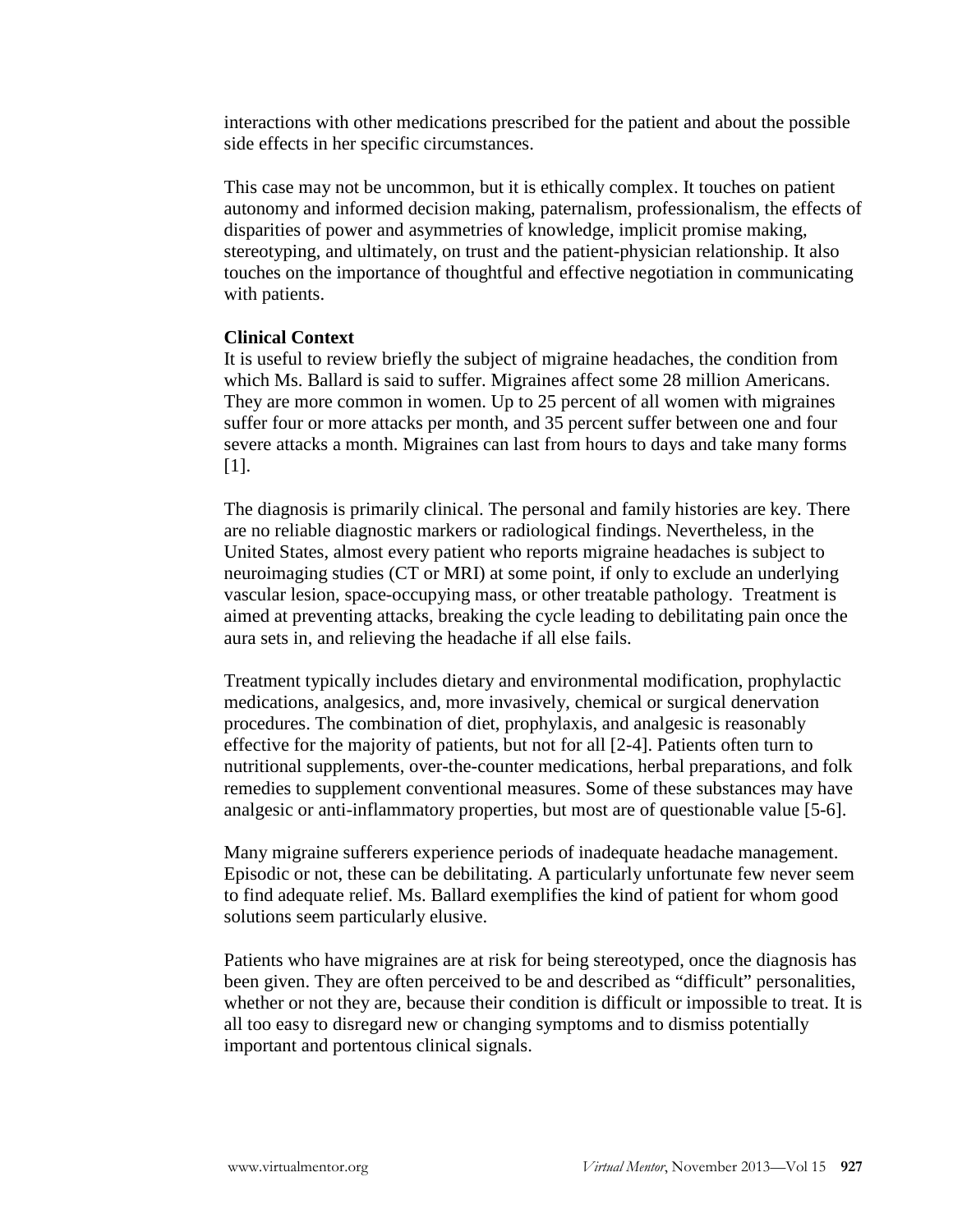The dynamic of a call or visit to the physician in the course of a migraine attack is complicated. From the physician's perspective, there are two challenges. The first is to determine whether the current (or any other) episode of headache is different enough from the norm to warrant investigation. The purpose of the investigation (which in practice generally starts with neuroimaging and goes on from there) is to prove that the headache is "only" a migraine by means of a negative study. The second challenge is to find an effective treatment acceptable to the patient. It takes an open mind and keen clinical judgment to meet these two challenges.

It is critical to think through the meaning of the patient's complaints. Do they signal a new and potentially serious event such as an intracranial hemorrhage? The key is to ascertain that the event may be discontinuous with (it does not quite "fit" or "match") earlier events in the patient's history. Should they throw into question existing assumptions about diagnosis? For example, a patient with migraine headaches may develop temporal arteritis and experience headaches from that cause. Temporal arteritis is an autoimmune disease with potentially serious consequences, but one that has nothing to do with migraine headaches. Both can occur in the same patient, but they are treated very differently. Or are the symptoms communicating something altogether different, such as emotional stress or depression?

From the patient's perspective, the conscious dynamic is usually simpler. Many patients hope that, miraculously, each headache will be the last, which means each recurring headache gives rise to an emotional storm that includes disappointment, frustration, anxiety, anger, and fear. It goes without saying that patients look not only for ways to prevent and relieve attacks, but also for control. They would rather not need a doctor. The call to the doctor is an appeal for care because the means available to them have failed. For that reason, somewhere in the background, there not infrequently resides the fear that the physician too might fail. Psychologically, that is a terrifying prospect.

Physicians are generally more focused on diseases and conditions. Patients, however, will be focused on how they feel and, subconsciously if not overtly, on what they fear. This difference may be narrowed by skilled practitioners, but it almost never disappears entirely.

#### **Ethical Context**

On the surface, this is about the management of a patient who comes with questionable health information. When we start to look at all the elements of the case, it becomes much more nuanced.

*Autonomy and risk*. Let us start with the matter of patient autonomy and informed decision making. Autonomy and informed decision making are usually invoked in the context of positive coercion—an attempt on the doctor's part to persuade a patient to agree to a certain course of action or to act in a certain way. Patient autonomy and informed decision making are protective principles. Patients are permitted to decide what to do with, and what may be done to their bodies. The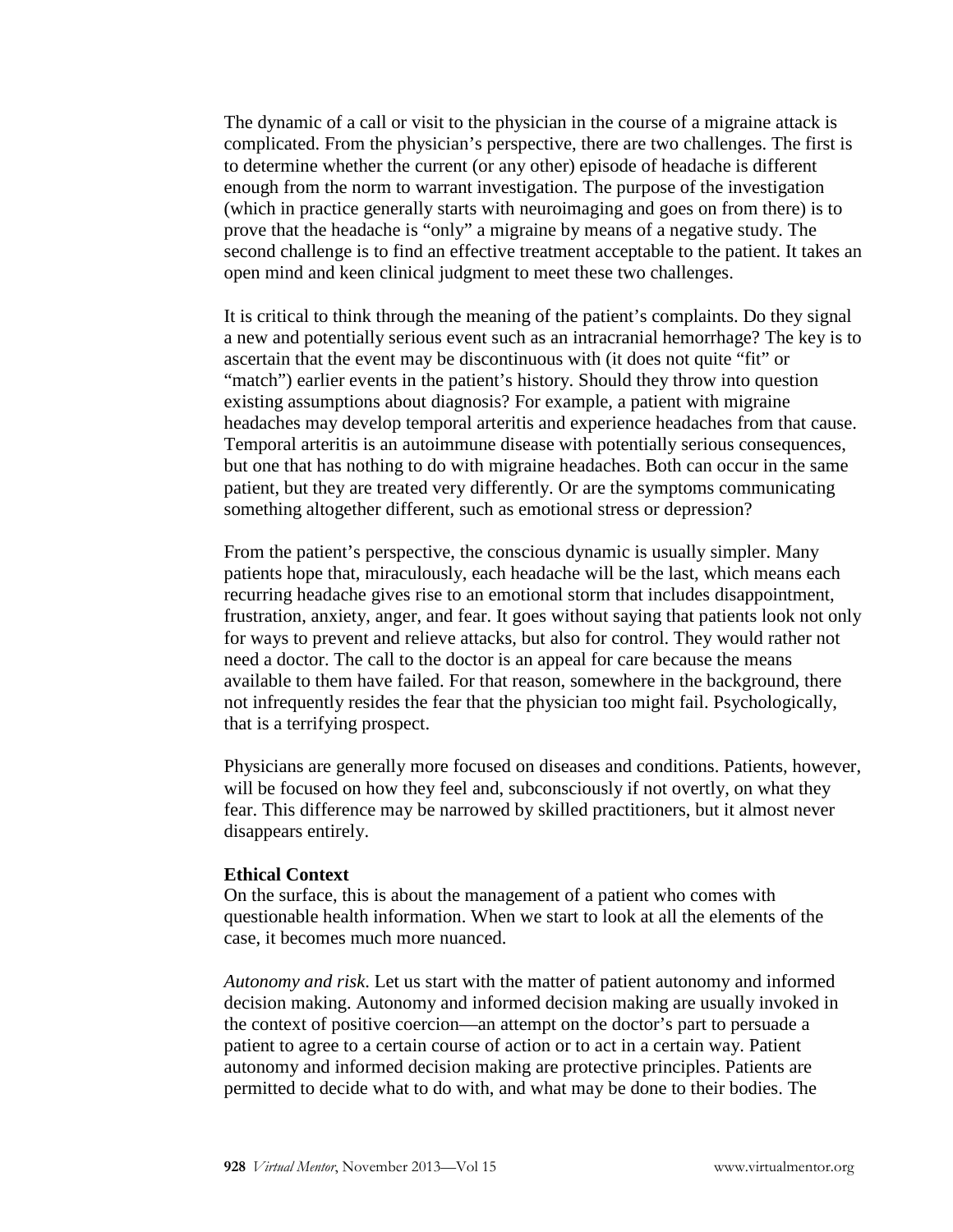corresponding obligation on the part of the physician is to obtain voluntary informed consent when a patient is to be subjected to surgery and, increasingly, to some nonsurgical interventions as well.

There is no real broad parallel with respect to protecting a patient of sound mind from risky activities undertaken voluntarily, at his or her own discretion and on his or her own initiative. Physicians have an inconsistent record on that score, leaving aside suicide and other forms of self-destructive behavior associated with emotional illness. Substance abuse and smoking prevention are diligently opposed by most physicians, but less so extreme sports, even though the risk of injury is very high. Even boxing, whose purpose is to create concussion, and football, whose injuries have begun to attract critical attention, have not been the object of consistent and concerted medical protest. How then can one object to an herbal preparation which has presumably passed some regulatory scrutiny by the U.S. Food and Drug Administration (FDA), may be classified by the FDA as GRAS ("generally regarded as safe"), is sold over the counter without prescription and has been endorsed by celebrities? One can only begin to formulate an answer to that question by looking at each patient and each drug separately.

*Communication*. It is not necessary, nor is it necessarily helpful, to disparage the preparation. It is important, however, for the physician to consciously focus on the patient and to communicate as much. It makes more sense for Dr. Jeffries to spend more time educating Mrs. Ballard about why he is concerned for her and less time about why he is concerned about the preparation. Time is better spent in creating a trusting relationship than in giving an immediate and categorical reply.

Dr. Jeffries should not be shy about admitting to Ms. Ballard that he needs more time to study the drug in the light of her personal situation and medications. Patients do not generally mind when physicians confess that they want to know more in order to help them. The physician may want to compliment her for her wisdom, thank her for consulting with him and express appreciation for her trust. He should probably spend time acknowledging her frustration with medications that do not work adequately, and express to her his interest in a collaboration that will optimize *her* control of the pain. Dr. Jeffries's interest should be Ms. Ballard's well-bring, not the drug.

It is entirely fruitless (not to mention antagonistic) to criticize Ms. Ballard for coming with incomplete or inaccurate information. After all, she has relied on national authority figures' endorsements and turned to her physician for more advice. The power of marketing to create confidence and product demand cannot be overestimated. Dr. Jeffries might find the advertising fatuous, but Ms. Ballard does not.

We are not informed in this case of the relative social standing of the physician and the patient or of Ms. Ballard's level of education. Nevertheless, there is always the risk that disparities of power and asymmetries of knowledge may affect the tenor of the patient-physician relationship by hampering autonomy or encouraging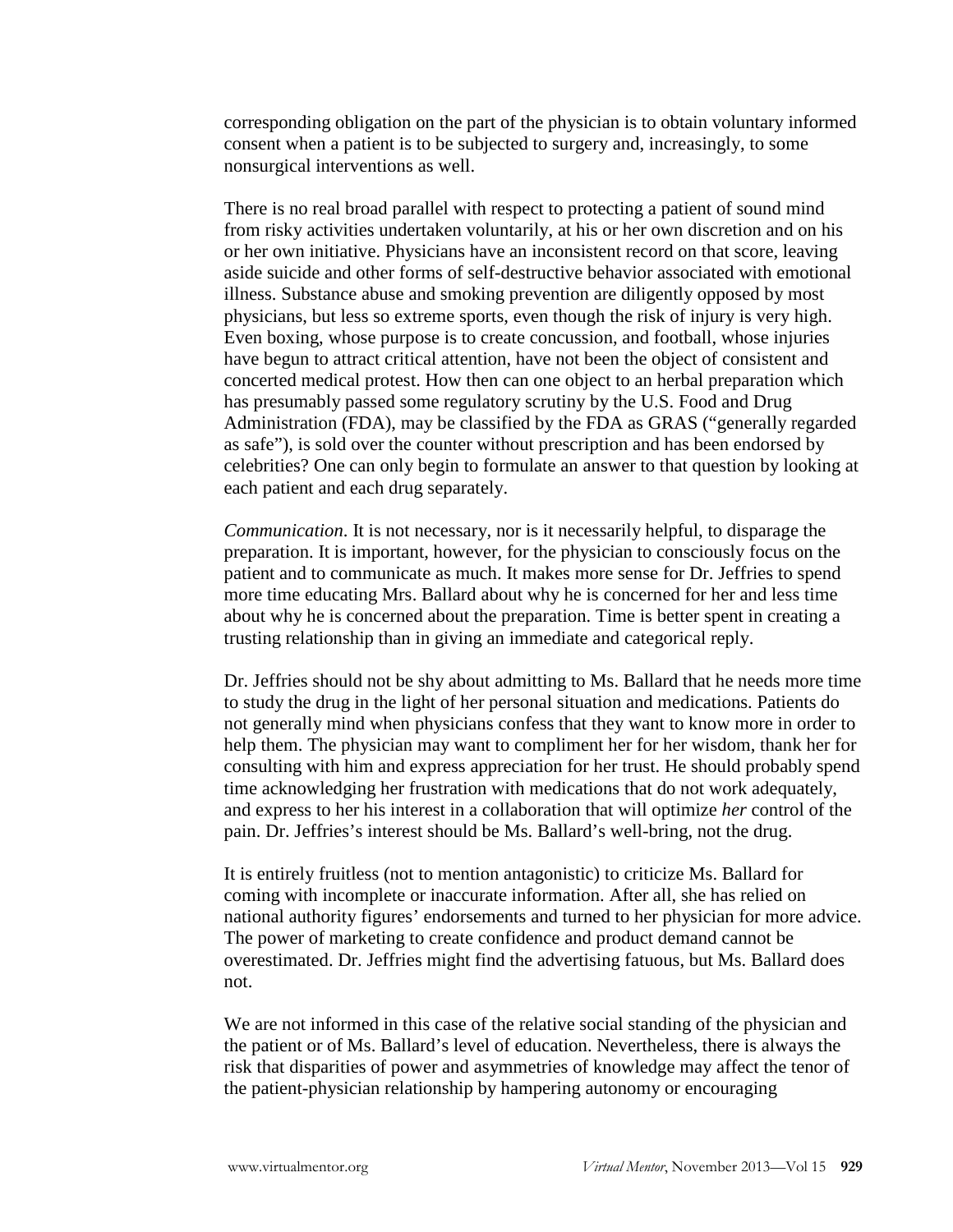paternalism. By the same token, it is important to guard against making promises about prevention and relief that are difficult or impossible to fulfill. Finally, Dr. Jeffries's perception of Ms. Ballard is vulnerable to stereotyping, both because of her diagnosis, and because she is asking to act independently outside of conventional therapeutic practice. This must be guarded against. If he thinks she is vulnerable, he should try to engage her, not protect her.

This situation presents the perfect temptation to engage in a form of well-meaning and seemingly benign paternalism. After all, the patient *did* come to Dr. Jeffries and ask for his opinion. It would be easy for him to say, "I wouldn't take this drug and you shouldn't either." And yet, that kind of response does not serve the patient. Next time, she won't come for advice and the preparation she chooses might be unsafe. The objective must be not only to prevent the patient from trying potentially unsafe medications, it must be to educate the patient about the risks of such preparations.

*Next steps*. If Dr. Jeffries's research indicates that this is less of a risk for Ms. Ballard than he initially imagined, he might decide to test it with her if, after learning about the potential side effects, risks, and alternatives, she continues to request and consent to a trial. (Formal informed consent in this case might be advisable not only for ethical reasons but in order to transmit to the patient the seriousness of the physician's concerns.) By working with her to explain his concerns and what he was looking for, Dr. Jeffries would educate her both about the drug and the process by which he would determine whether the drug was safe and effective in her particular case. Communication is paramount.

It is essential that Dr. Jeffries remain professional and objective, however strongly he advises against taking the drug (assuming that's where his opinion lands). He might think about referring Ms. Ballard to a migraine specialist for a second opinion. Whether it confirms his therapeutic approach or suggests a modification, and whether it allows or dismisses the herbal preparation, the consultation will help fulfill Dr. Jeffries's ethical duties of both beneficence and respect for persons and is likely to further improve the patient-physician relationship.

#### **Conclusion**

The ethics of this case cannot be cleanly separated from the clinical issues in the management of Ms. Ballard. That is not an unusual situation. What makes this case important and interesting is how clearly the elements of clinical decision making and the elements of ethical decision making dovetail and overlap. The successful ethical management of this case depends on Dr. Jeffries's interest in optimizing communication and investing in a trusting patient-physician relationship. How that relationship is negotiated for the long run will be what matters.

#### **References**

1. WebMD. Migraines and headaches health center: migraines and headaches. http://www.webmd.com/migraines-headaches/guide/migraines-headachesmigraines. Accessed July 30, 2013.